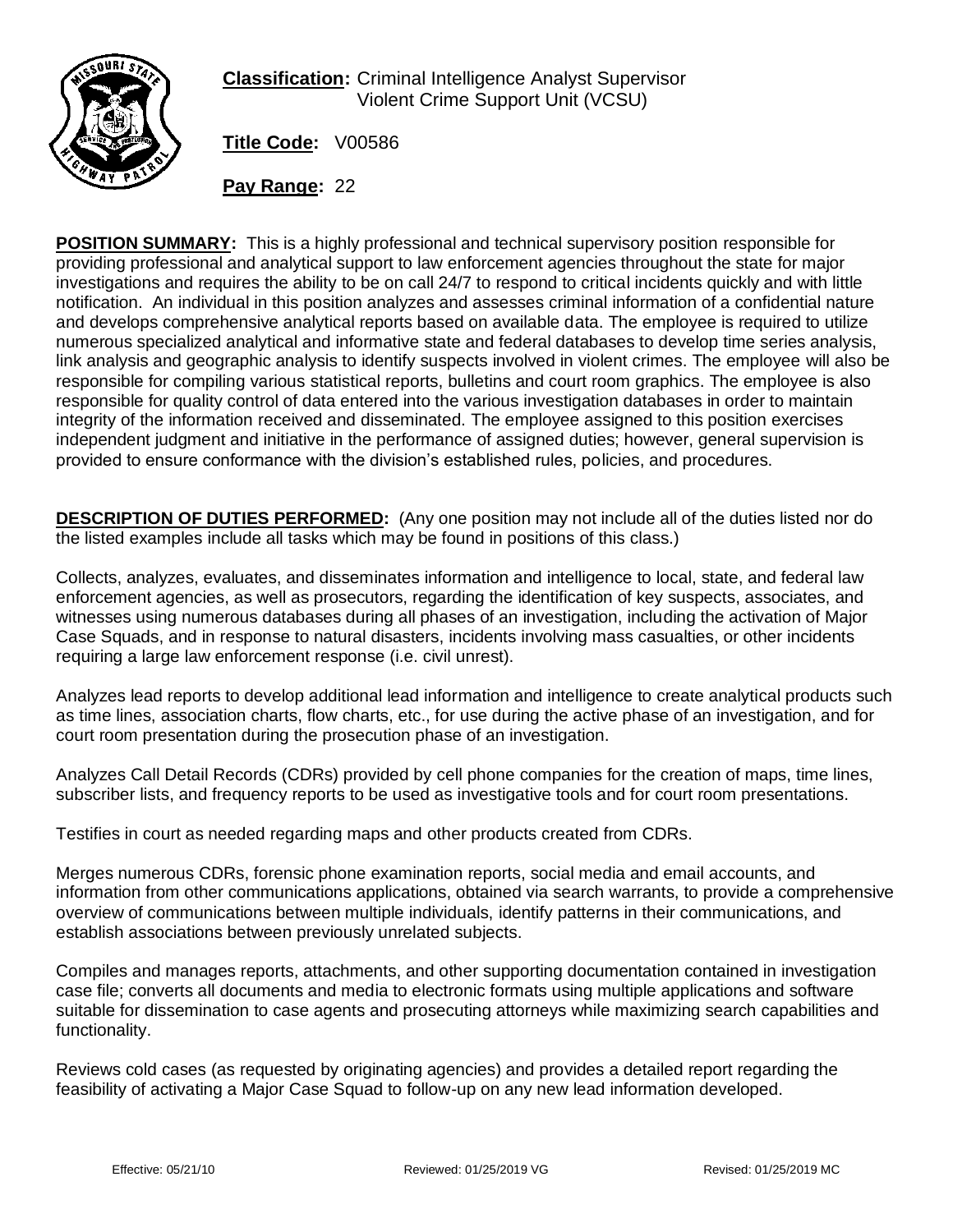## **Classification:** Criminal Intelligence Analyst Supervisor **Page 2** Page 2 Violent Crime Support Unit (VCSU)

Supervises the VCSU, to include planning, assigning, coordinating, and evaluating the work of personnel; providing guidance and counseling as necessary; and ensuring new personnel are properly trained.

Networks computer and electronic equipment (i.e. laptops, scanners, printers, wifi); connects to LAN from remote locations using secure software.

Researches new investigative practices, methods, and tools, and attends training to ensure proficiency in the analytical skills and adaptability required to assist investigators in homicide and missing persons investigations; FEMA/SEMA Victim Information Center (VIC) personnel in response to natural disasters or mass casualty events; and in response to any situations requiring a large law enforcement presence.

Provides training on services offered by VCSU, and new tools and investigation techniques available to investigators.

Performs job-related travel in response to violent criminal investigations to provide on-site intelligence, analytical, and case management services, to include the activation of Major Case Squads, natural disasters incidents involving mass casualties, or other incidents requiring a large law enforcement response (e.g. civil unrest) and requires the ability to be on call 24/7 to respond to these events quickly and with little notification.

Performs other work-related duties as assigned.

**REQUIRED KNOWLEDGE, SKILLS, AND ABILITIES:** Thorough knowledge of Microsoft Office software, specifically Excel and PowerPoint.

Thorough knowledge of the collection, processing, analysis, and dissemination of information and intelligence.

Thorough knowledge of criminal justice terminology and practices.

Working knowledge of computer networking and operating systems.

Working knowledge of investigative trends, available tools, and software.

Working knowledge of database management systems.

Working knowledge of audio/video hardware and software.

Working knowledge of statistical concepts and methods.

Knowledge of the basic techniques and principles of supervision.

Skilled at reading large amounts of information, extracting intelligence, and preparing summary for briefing.

Skilled at organizing mass quantities of data into a usable product.

Skilled at researching and analyzing information.

Skilled at using numerous resources to identify individuals when minimal identifying information is available.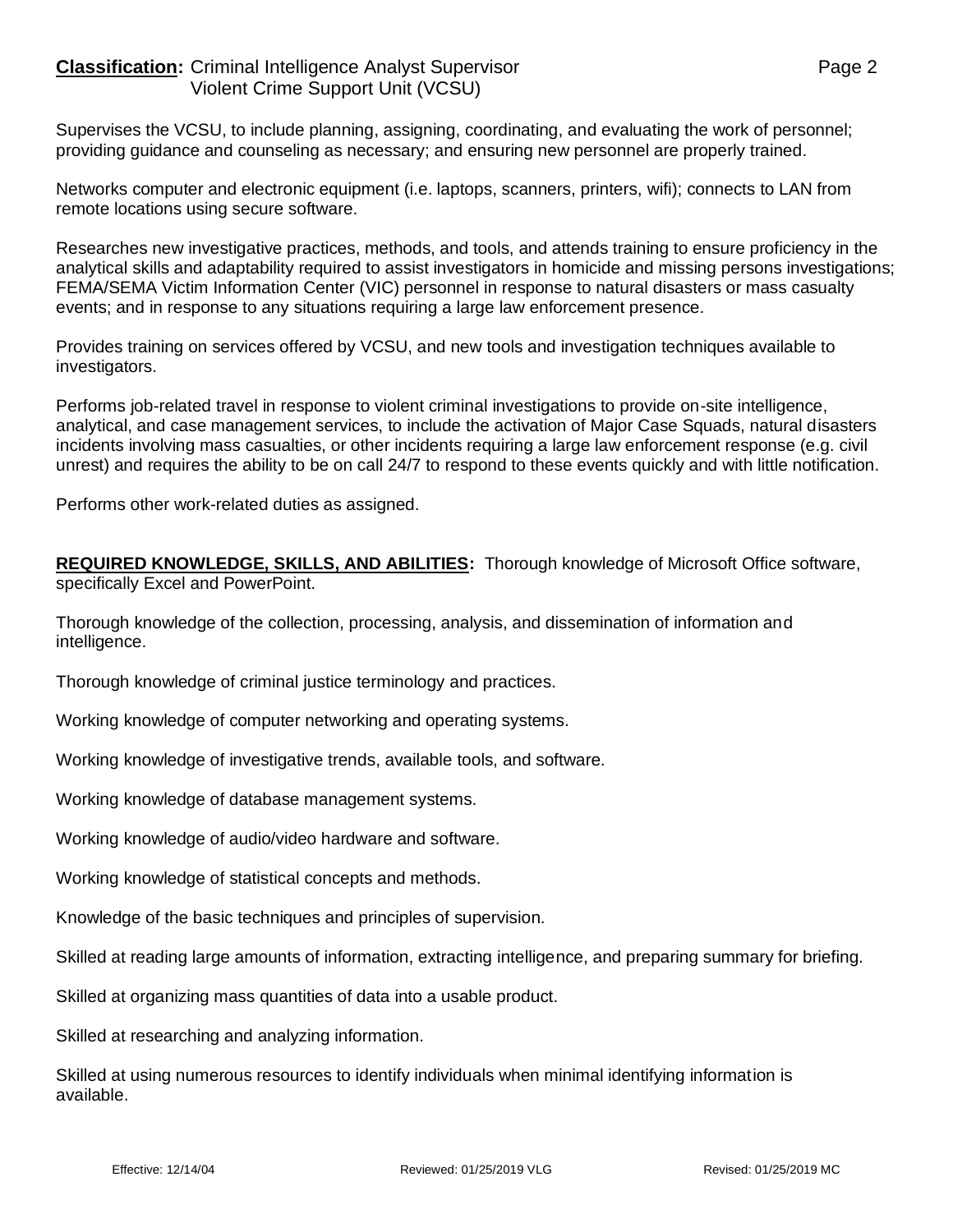## **Classification:** Criminal Intelligence Analyst Supervisor **Page 3** Page 3 Violent Crime Support Unit (VCSU)

Skilled at linking small pieces of information to develop intelligence.

Skilled at utilizing audio/video equipment for presentations.

Skilled at resolving technical issues when working in new surroundings.

Skilled at determining best method to use to find information needed as quickly as possible.

Ability to be on call 24/7.

Ability to work long hours in a stressful, fast-paced environment, with constant interruptions.

Ability to travel anywhere in the state of Missouri on short notice.

Ability to work away from home for extended periods of time on short notice.

Ability to respond to natural disasters, critical incidents involving mass casualties, and any event that requires on-site analytical support (i.e. civil unrest).

Ability to prioritize, analyze, and organize information in a timely manner while maintaining accuracy of information.

Ability to communicate well both orally and in writing.

Ability to determine most effective resource(s) to use in problem solving process.

Ability to work with minimal or no supervision.

Ability to maintain confidentiality of information received.

Ability to manage multiple investigation case files simultaneously.

Ability to utilize project management tools.

Ability to test new software applications and database enhancements, and resolve issues to determine best practices and procedures.

Ability to network electronic equipment including computers, printers, scanners, wifi, etc.

Ability to troubleshoot equipment and software problems, and resolve issues, including converting IP address from static to dynamic and vice versa.

Ability to create and present training materials to criminal justice personnel regarding new investigative tools and trends, and VCSU services.

Ability to work well with diverse groups of investigators, analysts, and other law enforcement personnel.

Ability to work with graphic material (both visual and auditory) compiled during homicide investigations.

Ability to provide leadership and supervision to professional, technical, and case-related staff, as well as the ability to train and assist less experienced personnel.